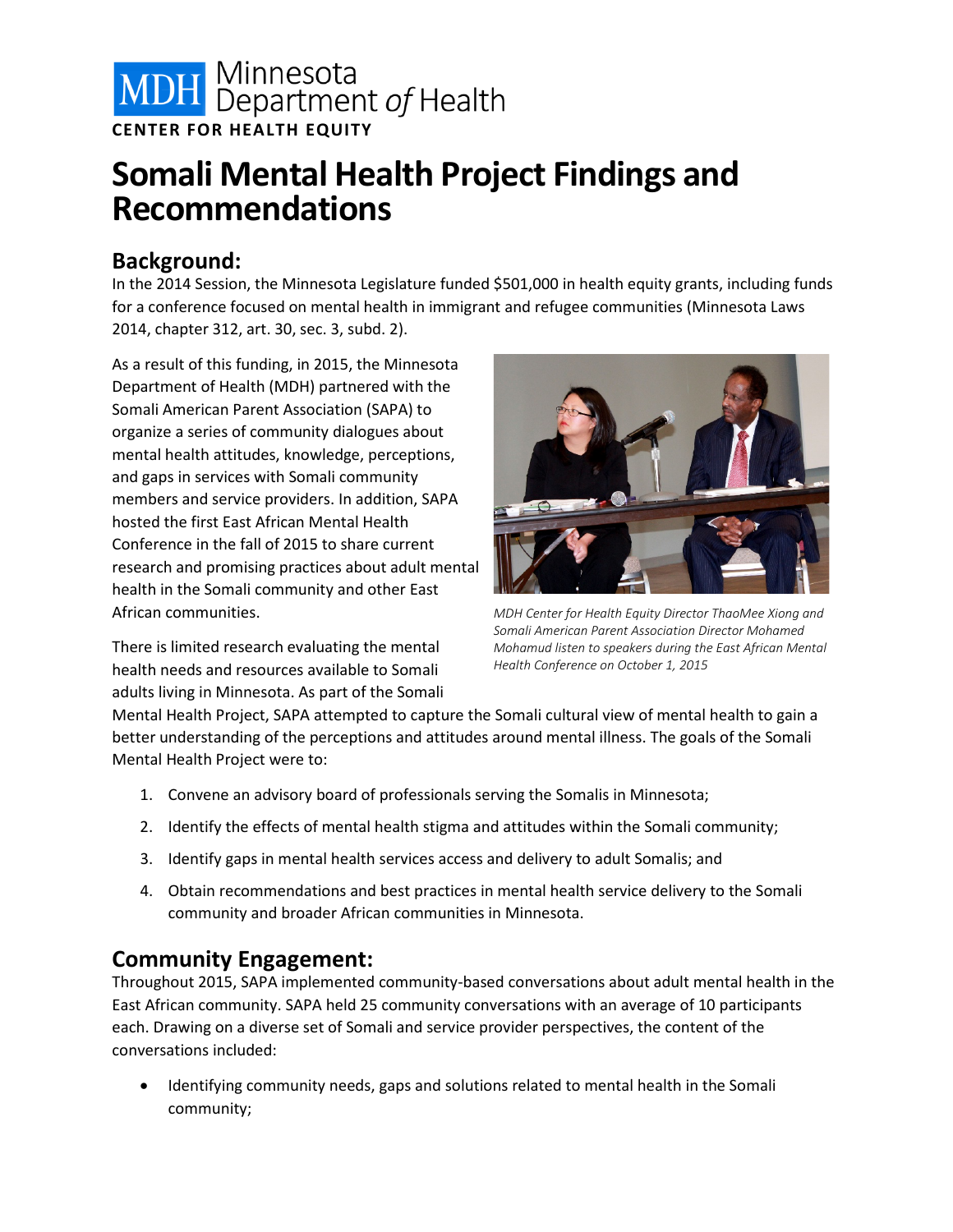- Identifying social and economic factors that create health and need to be addressed to eliminate health disparities; and
- Identifying and mobilizing key stakeholders for future work in the Somali community supporting healthy children and families and eliminating health disparities related to education, housing, income, and sense of security and community.

Overall, 220 participants took part in SAPA's community conversations as part of the Somali Mental Health Project. Participants included Somali adults (18 years and older) from Minneapolis, St. Paul and Rochester. Participants were representative of the Somali community, bringing to the discussion different levels of knowledge and experience regarding health care and mental health. Some participants were young adults between ages 18-25, who had lived in the U.S. most of their lives, and some were older adults who arrived in the U.S. as recently as six months ago. Although there was a diverse range of participants, the same themes emerged.

#### **Community Conversation Findings:**



*Somali American Parent Association Community Engagement Specialist Asma Bulale speaks at the East African Mental Health Conference on October 1, 2015*

One consistent theme among participants was the presence within the Somali community of intense stigma and negative associations regarding both admitting to experiencing mental health problems and seeking services for those problems. Words they associated with the term "mental health" included crazy and unstable. More culturally traditional explanations for mental disturbances included demons or jinn, evil eye, or "curses or negative thoughts about you from relatives" ("inkaar" or "habaar"). While there were focus group participants who did have more language to discuss mental health concepts such as trauma, anxiety and depression, they still agreed that this knowledge does not necessarily translate into people accessing available resources for mental health services.

Several participants also disclosed a general discomfort with Western doctors and other service providers and a preference for seeking religious counsel and guidance. Many participants shared that when people in the Somali community are experiencing mental health problems such as depression, anxiety, or more severe mental illnesses, they typically go to the Mosque, read the Quran, or seek support from other spiritual leaders. Participants agreed that part of the problem is a lack of awareness of available resources, as well as mistrust in doctors due to mutual misunderstanding. For example, Somali clients who have worked with doctors have been confused by medical language they do not understand and which is not translated well. They also reported having been prescribed medications for which the purpose and dosage details were unclear.

Another clearly identified reason Somalis don't seek mental health services even when issues are clearly identified is stigma in the community due primarily to lack of understanding and awareness of mental health concepts, as well as historical notions of a strict dichotomy between "fit" and "mad." Participants shared that people "don't want to be labeled by the community as being 'crazy'", and that the main reason people do not seek services is "stigma – that the community might think they are 'crazy.'" Somalis typically live in close community with one another and families are often involved in services typically designed for individuals in the Western mainstream health care model. This leads to concerns about damaging not only the Somali community member's own reputation, but that of his or her family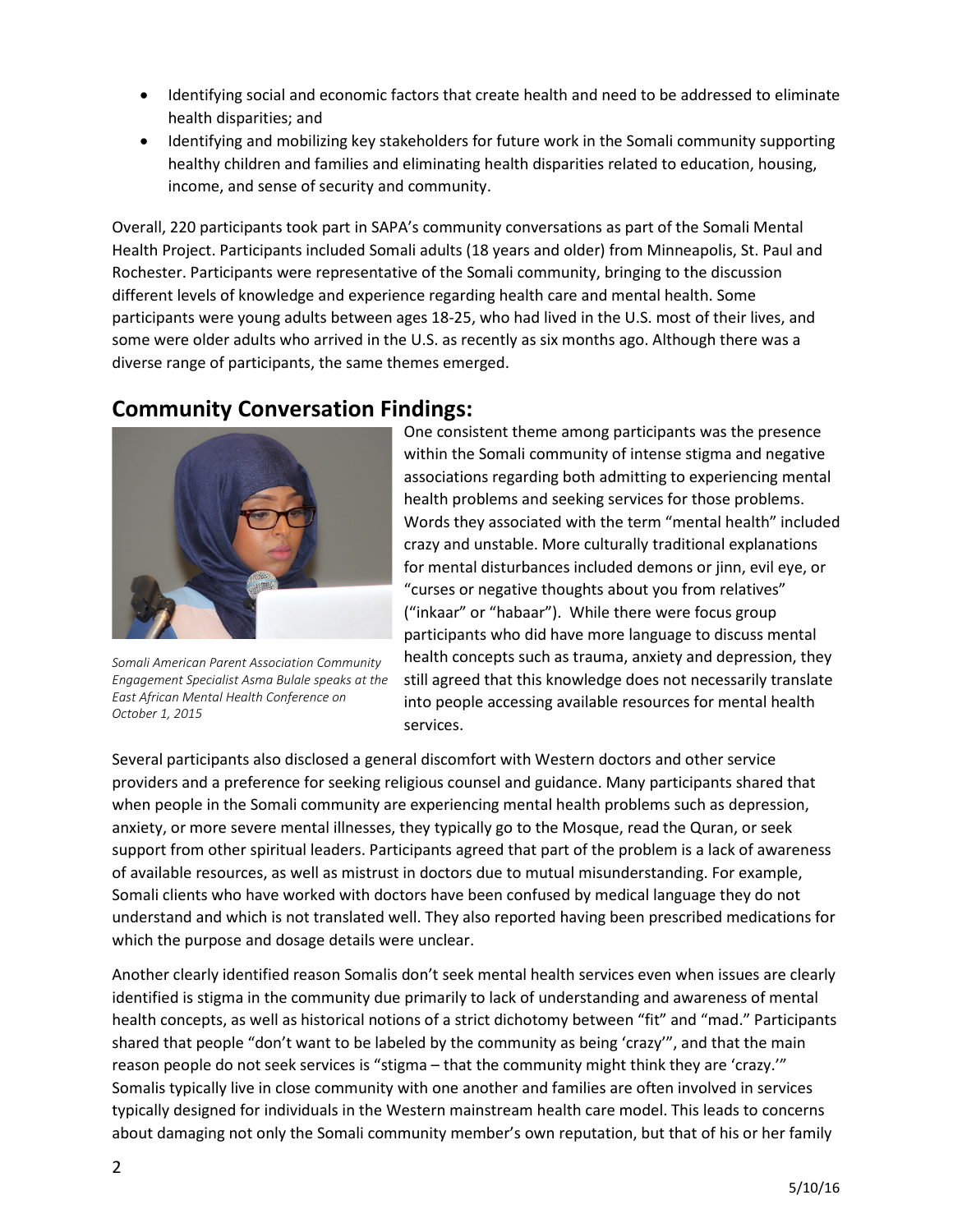as well. Additionally, traditional Somali culture does not understand a spectrum of health/wellness that allows for temporary periods of illness that are treatable and can be overcome, making the label of "crazy" permanent and particularly damaging.

When asked what should be done to ensure that more Somalis get the care they need and that providers are more prepared to work with their clients, participants offered the following ideas:

- More community education and materials with relevant and appropriate language;
- Better training for interpreters working in mental health services so they know correct terminology;
- More outreach to raise awareness of mental health issues and services in the community; and
- More research on mental health issues specific to the Somali community.

Participants also agreed that many service providers do need to change their approach. Some of the ideas shared were more opportunities for service providers to receive training around "cultural sensitivity" so that they better understand the stigma associated with mental illnesses in the Somali community, better knowledge of effective language and vocabulary to use with Somali clients, and an emphasis on the importance of effective and well-trained interpreters. These efforts, participants felt, would "break the stigma" and encourage more Somalis to seek the services they need.

### **East African Mental Health Conference:**

On October 1, 2015, SAPA convened the East African Mental Health Conference, which was attended by 176 experienced service providers, educators and policy makers. Conference sessions included:

- Improving the Mental Health of Somali Women: Thinking About Maternal Mental Health;
- Mental Health of Somali Refugees and Stigma;
- Somali Mental Health: Concepts and Best Practices;
- Maternal Health & Wellness in East African Women; "But I'm not crazy" (how to treat Somalis who deny or minimize mental health issues).

Attendees offered many practice techniques they have developed in their work with Somali clients and the larger East African community. The following is a list of several of those ideas and techniques:

- Better care coordination among case managers, social workers, therapists, ARMHS practitioners, psychiatrists, etc.
- Use specific language and vocabulary with Somali clients that focuses on symptoms and somatic experiences rather than diagnoses and "labels."
- Focus on the concrete and visible behaviors rather than abstract thoughts.
- Consider community and family networks of Somali clients rather than maintaining a strictly individual focus.
- Incorporate religious healing practices into clinical services and treatment plans.
- Provide more education for service providers on Somali worldviews so the providers are better able to help Somali clients that align with their cultural traditions and worldviews.
- Provide more education for Somali community members about basic mental health concepts and services in an effort to destigmatize mental illness.

In feedback, 85 percent of conference attendees reported that one of the most beneficial aspects of the conference was the opportunity to listen and learn from what East African community members shared. Overall, attendees also noted that discussions felt inclusive, allowing both Somali and non-Somali participants to engage in productive dialogue. Breakout sessions allowed for specific topics to be